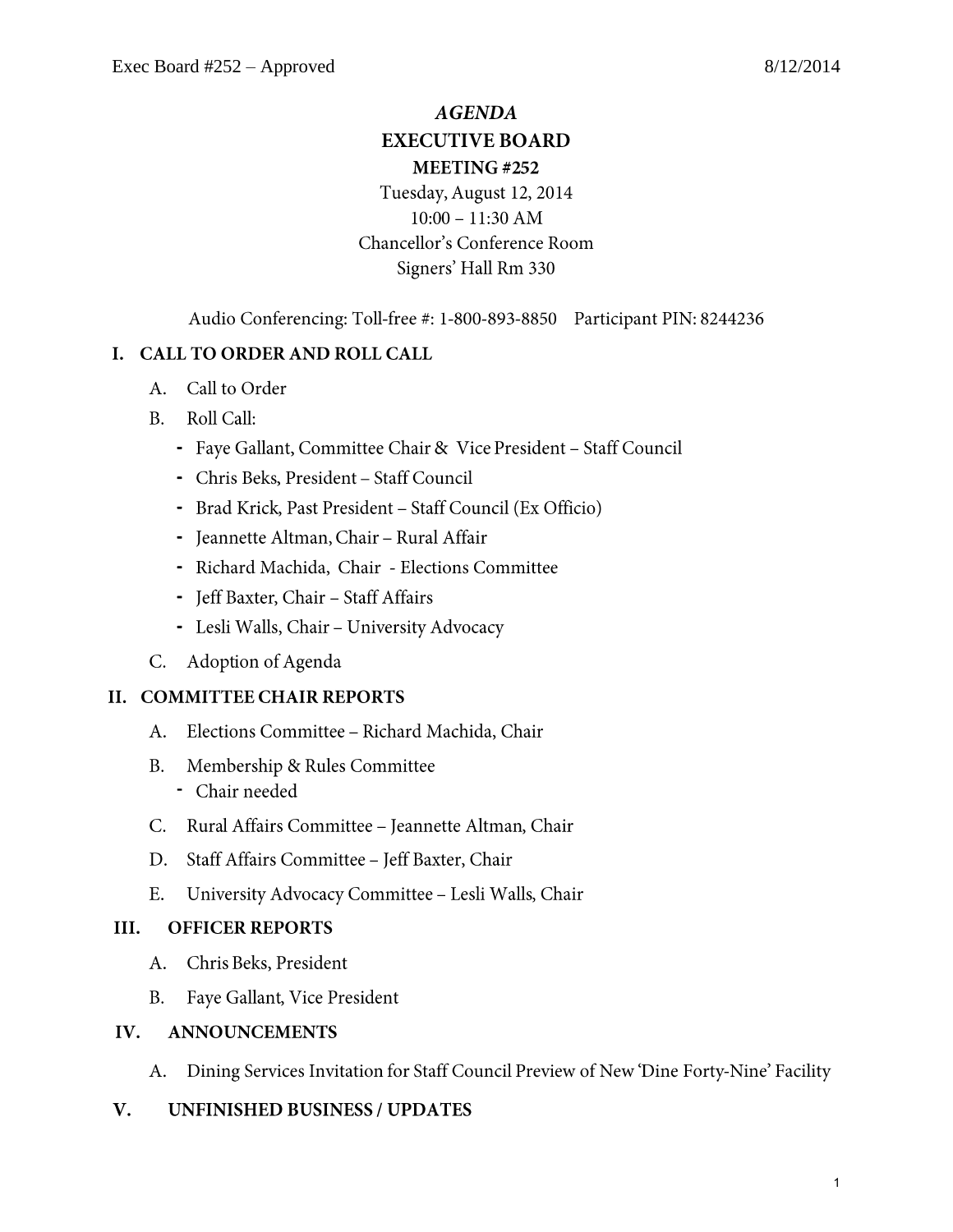- Bullying Awareness Training Update A.
- B. Staff Affairs Better Place to Work Summary
	- Attachment 252-1: Better Place to Work Summary
- C. Leave Share Donation
- D. Layoff List for Term Employees

# VI. NEW BUSINESS

- A. Executive Board Meeting Schedule
- **B.** FY16 Request from Staff Alliance

# **IV.** DISCUSSION ITEMS

- A. Vacant Representative Seats
- **BOARD APPROVAL OF STAFF COUNCIL DRAFT AGENDA FOR MEETING** V. #252
- VI. **DISCUSSION FOR PRESTAFF MEETING**
- VII. **ADJOURN**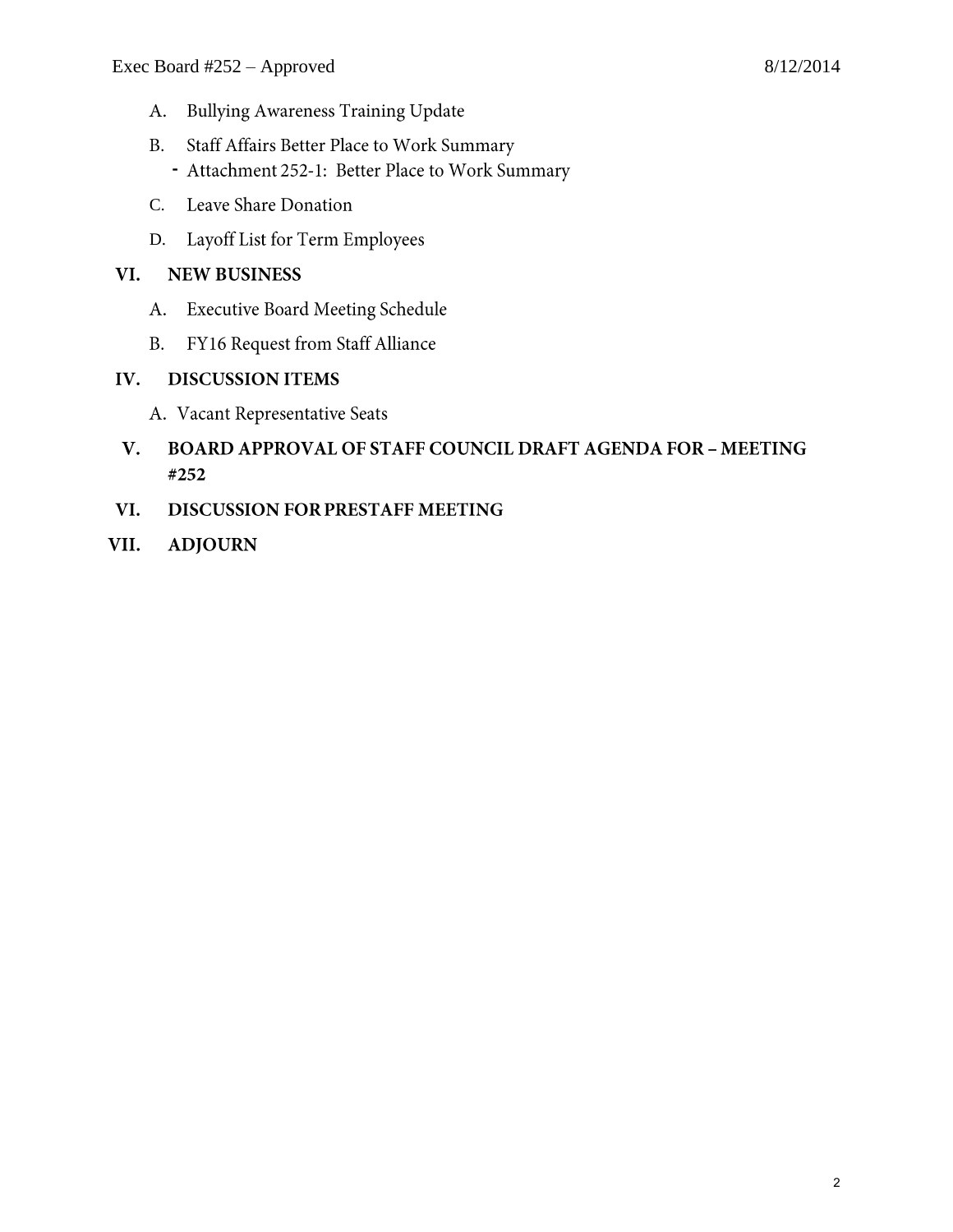UAF Staff Council asked staff for their ideas on how to make UAF a better place to work, with a focus on near-term solutions that can be implemented at or below the level of the Chancellor. The ideas fell into six major themes:

- 1. Appreciation and Communication
- 2. Hours/Schedules/Leave
- 3. Health and Environment
- 4. HR/Education/Training
- 5. Facilities
- 6. Social

The Staff Affairs committee condensed the feedback and compiled a few ideas in each category that seem relatively easy to implement, or were heavily requested.

### **1. Appreciation and Communication**

- A bi-annual reminder to supervisors to thank their employees for their hard work. That personal communication would go a long way!
- A thank you message from the University on an employee's anniversary date.
- A second, smaller version of Staff Appreciation Day at a different time of year.
- "Less red tape and more fun," like a "Happy" video made by senior admins and shared with staff:<http://www.youtube.com/watch?v=w74HMrHkNtM&feature=youtu.be>
- Informal meetings with the Chancellor and different staff groups, explaining his vision and asking about their work culture, projects, concerns; once or twice a year with each group.
- During busy times of year, have senior administrators spend an hour or two in key customer service areas. Staff feel that this would increase UAF leaders' understanding and appreciation of the work being done, and would also really help with morale.

# **2. Hours/Schedules/Leave**

- In keeping with the recommendations from the Planning and Budget Committee, employees are interested in exploring alternative work schedules (moving to part-time while keeping benefits, shorter work weeks in the summer, moving to a 37.5 hour work week in lieu of compensation increases).
- In summer months, allow for flex schedules (four ten-hour days, for example).
- Facilitate the ability to work remotely, whether on a regular or ad-hoc basis. Clarify policy and provide tools for employees and supervisors to implement more easily.

#### **3. Health and Environment**

- Better access to good drinking water
- More healthy food options across campus, especially in the summer. Invite local food trucks onto campus during the lunch hour- staff can get outside, mingle, and get healthy local food.
- Free lunchtime health/physical activity classes, like those provided by WIN.
- Better air quality in buildings, especially during construction, fire and allergy season.
- Offer incentives or lower rates for employees at the SRC.

#### **4. HR/Education/Training**